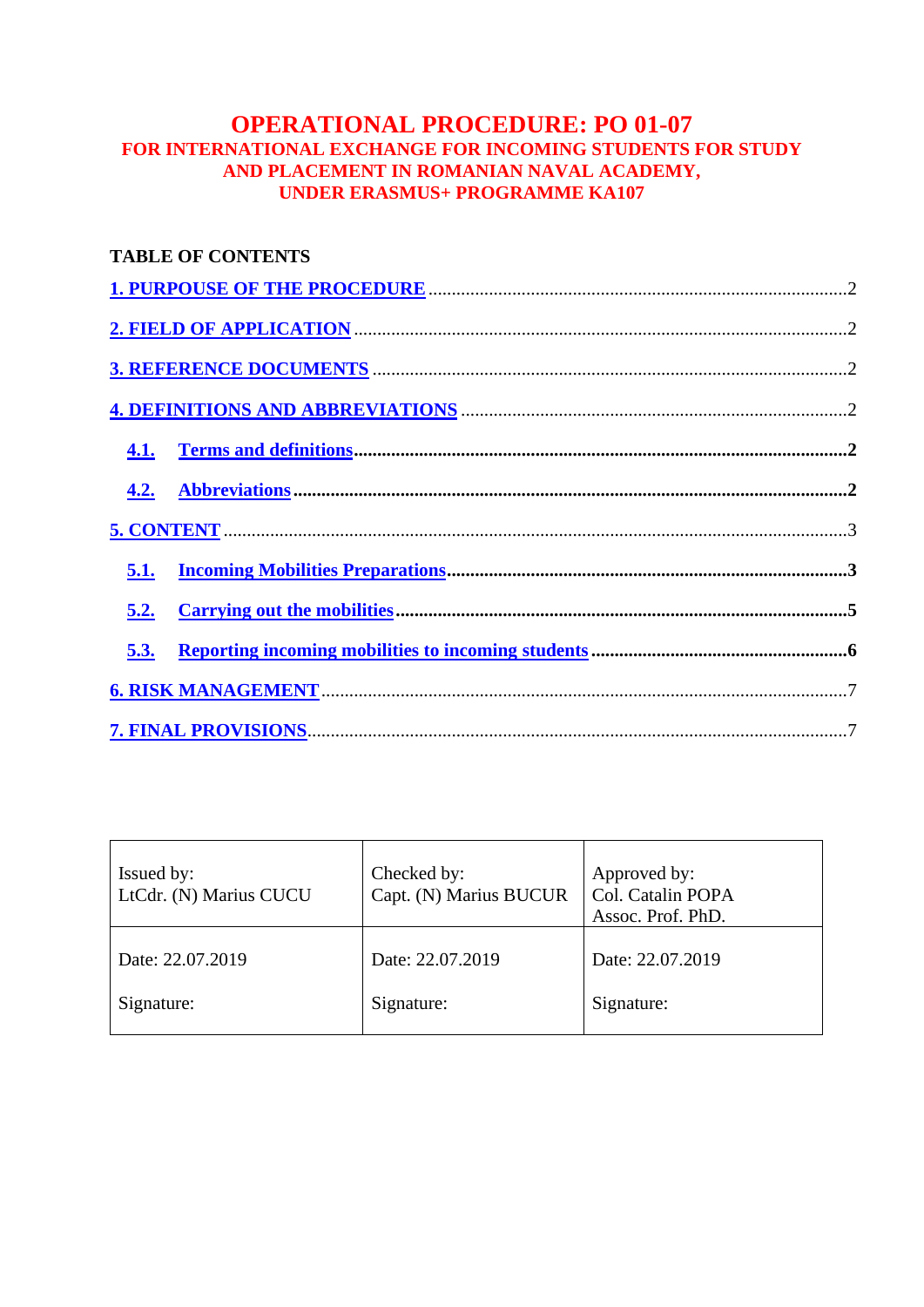### **1. PURPOSE OF THE PROCEDURE**

The procedure establishes the activities and the algorithm applied in the specific actions regarding the organisation, development, monitoring and reporting of study and placement exchanges, performed by international incoming students at the "Mircea cel Bătrân" Naval Academy, within the framework of Erasmus+ program of the European Commission, strategic directions KA107, regarding the exchanges with the partner countries of the program, outside the EU.

# **2. FIELD OF APPLICATION**

The procedure is applied by the staff of the Erasmus+ Office, by the staff of the International Relations Office, and by the "Mircea cel Bătrân" Naval Academy faculties and departments, who have responsibilities regarding the organization and conducting of the study and placement mobilities, performed by the students from the EU partner countries, at the "Mircea cel Bătrân" Naval Academy, within the framework of Erasmus+ program of the European Commission, strategic directions KA107, regarding the exchanges with the partner countries of the program, outside the EU.

## **3. REFERENCE DOCUMENTS**

- Erasmus+ Programme guide and instructions;
- Erasmus+ Charter for Higher Education;
- Annual financial contract Erasmus+ KA107, signed between "Mircea cel Bătrân" Naval Academy and ANPCDEFP;
- Erasmus+ bilateral agreements enclosed between "Mircea cel Bătrân" Naval Academy and the universities from partner countries of the program, outside the EU;
- Regulations of the Erasmus+ Office and the respective procedure for ECTS recognition;
- Regulations from Students Code and Charter.

# **4. DEFINITIONS AND ABBREVIATIONS**

### **4.1. Terms and definitions**

**Study mobilities** – the study period of minimum 3 months and maximum 1 academic year, carried out by students from EU partner countries, at the "Mircea cel Bătrân" Naval Academy, within the Erasmus+ program, KA107, based on bilateral inter-institutional agreement enclosed between universities.

**Placement mobilities** – the practical training period of minimum 2 months and maximum 1 academic year, carried out by the European student at the "Mircea cel Bătrân" Naval Academy, within the Erasmus+ program, KA107, based on a bilateral inter-institutional agreement.

**Student Erasmus+ "incoming" (SI)** – a student from a university located in a EU partner country, which carries out a study mobilities or placement mobilities at the "Mircea cel Bătrân" Naval Academy, within the Erasmus+ program, KA107.

**Learning Agreement for Studies (LAS)** – technical agreement regarding the study exchange.

**Learning Agreement for Traineeships (LAT)** – technical agreement regarding the work placement exchange.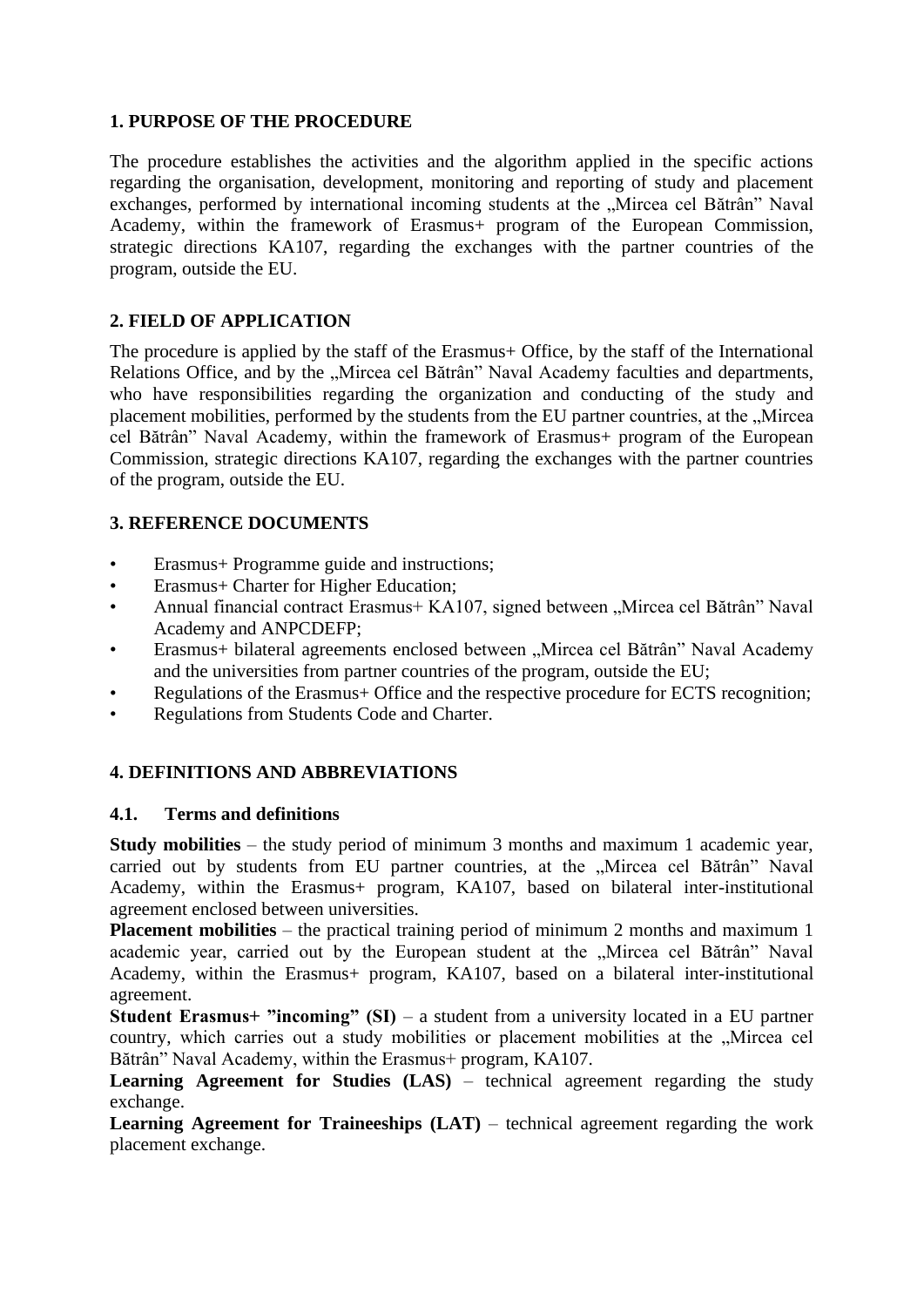**Transcript of Records (ToR)** – a transcript of records, certifying the student's results, (grades, credits, qulifications) issued by "Mircea cel Bătrân" Naval Academy as recognition for undertaken programme.

**Executive Deans** – Vice-deans responsible for implementing the Erasmus+ KA107 program at the faculty level in MBNA.

**Transcript of Work (ToW)/ Certificate of attendance** – a document certifying that the objectives of the LAS/LAT were fulfilled at the "Mircea cel Bătrân" Naval Academy.

**Application form** – application form to be prior submitted by the international incoming students.

**Acceptance letter** – document attesting the approval of student mobilities for SI.

| <b>MBNA</b>     | - "Mircea cel Bătrân" Naval Academy                                    |  |
|-----------------|------------------------------------------------------------------------|--|
| <b>ANPCDEFP</b> | - National Agency for Community Programs in the Field of Education and |  |
|                 | <b>Vocational Training</b>                                             |  |
| $BE+$           | - Erasmus+ Office of MBNA                                              |  |
| <b>IRO</b>      | – the International Relations Office of MBNA                           |  |
| <b>ECHE</b>     | - European Charter for Higher Education                                |  |
| <b>ECTS</b>     | - European Credit Transfer and Accumulation System                     |  |
| <b>IS</b>       | - Incoming Student                                                     |  |
| PU              | - Partner University                                                   |  |

#### **4.2. Abbreviations**

### **5. CONTENT**

### **5.1. Mobilities Preparations – planning operations**

• BE+ requests annually, until  $1<sup>st</sup>$  of May, through the Erasmus+ Executive Deans, the Erasmus+ offer of the faculties and departments for study and practice incoming placements, within the key action KA107, in compliance with the budget limitations and with the allotted number of fluxes approved, based on the annual contract signed with ANPCDEFP - the allocated budget and the number of places will be published on the MBNA website to inform the international partners.

• BE+ modifies the "*Erasmus+ student guide*" until the 1<sup>st</sup> of June, that will be further sent to the PU, with the title of incoming SMS/SMP KA107 exchanges offer, together with the respective data related to the budget and the number of places approved on each type of exchanges. The application forms necessary for applicants will be also provided to PU, by posting on the university's website.

• PU is responsible for selecting the applicants for Erasmus+ KA107 scholarship, within the deadline set by the MBNA for the implementation of the program, in compliance with the provisions of the present procedure and with the budget limits and enrolment restrictions, as approved by the annual contract signed with ANPCDEFP. PU shall notify MBNA regarding the result of the selection processes until the 1<sup>st</sup> of July.

• MBNA will finance the exchanges approved and carried out with each PU from the partner countries, by direct allocation of the amounts received within the Erasmus+ KA107 budget. The finance will be transferred nominally, for each accepted applicant, by transferring maximum 80% of the approved grant to the personal bank account indicated in the application documents, in accordance with the provisions of the present operational procedures (i.e. the rest of 20% shall be kept to be transferred by the end of the exchange period).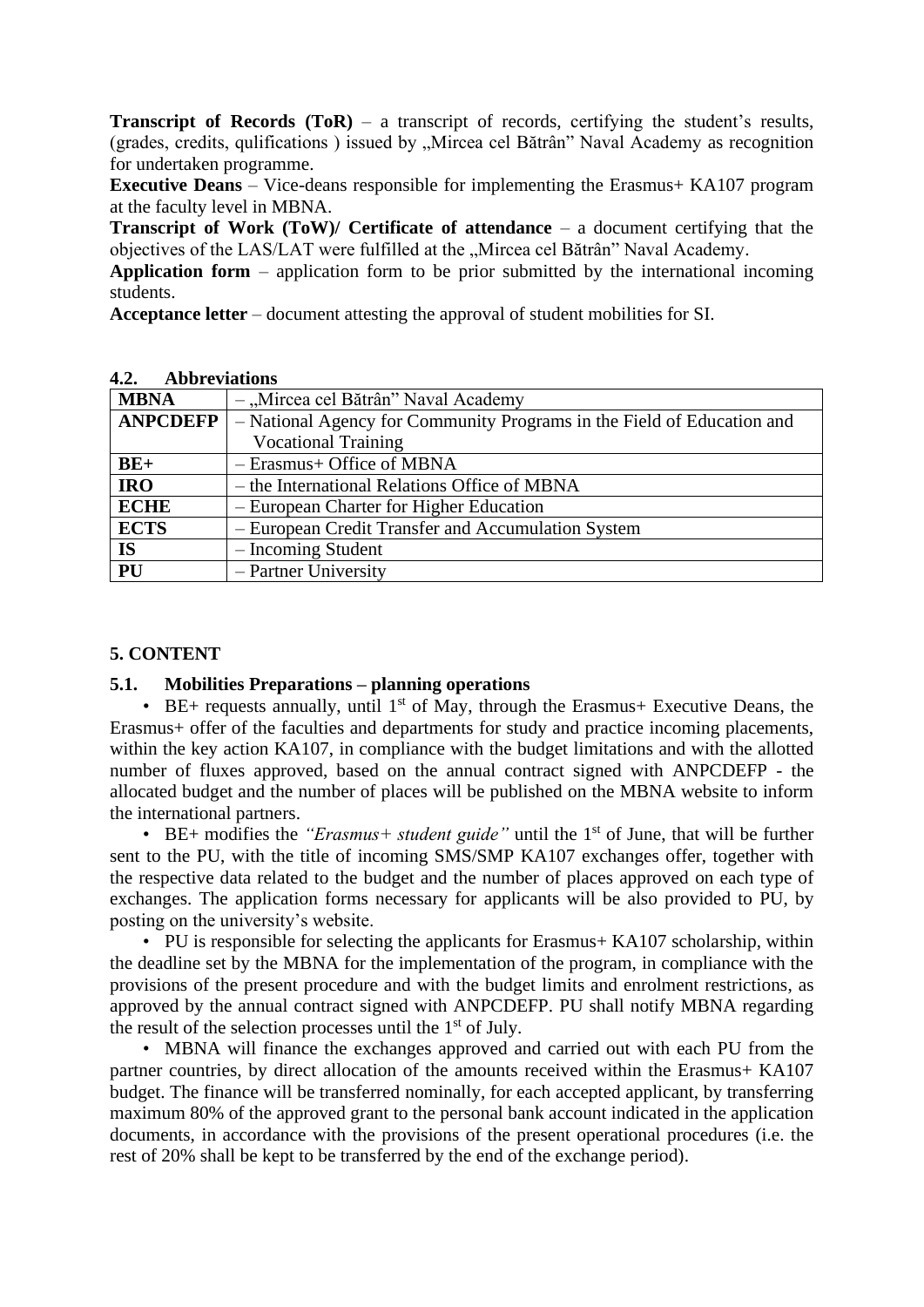• BE+ posts on the MBNA website [\(https://www.anmb.ro/ro/files/ri/,](https://www.anmb.ro/ro/files/ri/) [https://www.anmb.ro/eng/files/erasmus/erasmus.html\)](https://www.anmb.ro/eng/files/erasmus/erasmus.html) the informational guide for applicants (*Information Package*) which contains in addition to the administrative details, the list of courses offered (the curriculum) and the number of ECTS allocated to each course (Annex 1 Course offer model).

• After completing the selection process organized by PU, the applicants will fill in and will submit the BE+ application form (Annex 2 Application form template), individually, through PU responsible department. IS can choose courses from the curricula of both faculties of MBNA. The submitted application forms will be signed and stamped by PU and based on the approved application, BE+ will further issue an invitation for the nominated persons (in order to facilitate the formalities for obtaining the travel/transit visa, if the case).

• BE+ submits the received applications to the Erasmus+ coordinators (Executive Deans) to finalize the LAS/LAT drafting (Annex 3 Model LAS/LAT), according to the incoming students' options and to the MBNA academic curriculum.

• The Erasmus+ coordinating Executive Deans will check and validate the LAS/LAT provisions, dealing with the respective heads of department. Moreover, in the executive deans shall consult the heads of department and chairs of study programs, to plan the teaching load for involved academic staff, according to the internal financial procedures. The final LAS/LAT will be sent for confirmation to BE+, to be submitted toward the applicants.

• For the practice stages/placements on board "Mircea" Training Ship or in other work placement centres, the training program will be coordinated by the nominated faculty, namely by the head of specialized department (FNMN for Navigation and Maritime Transport and FIM for the Electromechanics and Naval Electromechanics study programmes).

• After the applicant and PU representatives will fill in and will sign the final version of LAS/LAT, the documents will be submitted to MBNA by the e-mail address of BE+ [\(erasmus@anmb.ro,](mailto:erasmus@anmb.ro) [international@anmb.ro\)](mailto:international@anmb.ro). The respective Dean of the MBNA hosting faculty, who will manage the responsible study program targeted by the application, will endorse the LAS/LAT, by signing and stamping the documents. The LAS/ LAT is written in 4 original copies – 2 copies in English and 2 copies in Romanian language. The Dean establishes and informs in advance the chair of the study program and the responsible head of director who will manage the incoming mobilities, about the academic and administrative measures for implementing the exchanges.

• In special cases, at the request of the programs chair, the deans and the executive deans, or in case of finding significant curricular differences between the partners, the approval of the exchanges may also require transcript of records (ToR) or other additional documents issued by PU, in order to clear up different aspects of the applications (Annex 4 Model of ToR).

• If the LAS also contains courses of another faculty, BE+ sends the LAS/LAT for information and records to the Erasmus+ coordinator of that faculty – cross functional cooperation among MBNA faculties shall be applied.

• The Erasmus+ faculty coordinator submits the LAS/LAT to BE+, for registration and archiving.

• The deadlines for completing the selection procedure and for receiving IS applications from PU and for signing the LAS/LAT are:  $1<sup>st</sup>$  of July for fall semester, respectively  $1<sup>st</sup>$  of December for spring semester. These deadlines can be extended just with a prior notification, if enrolment seats still available.

• BE+ submits the letter of acceptance, as well as the approved LAS/LAT, to the PU as sending institution of the IS, by e-mail and, if necessary, by postal services.

• After signing process enclosed, the BE+ submits the LAS/LAT to the PU Erasmus+ institutional coordinator and informs the incoming applicants to confirm the acceptance of the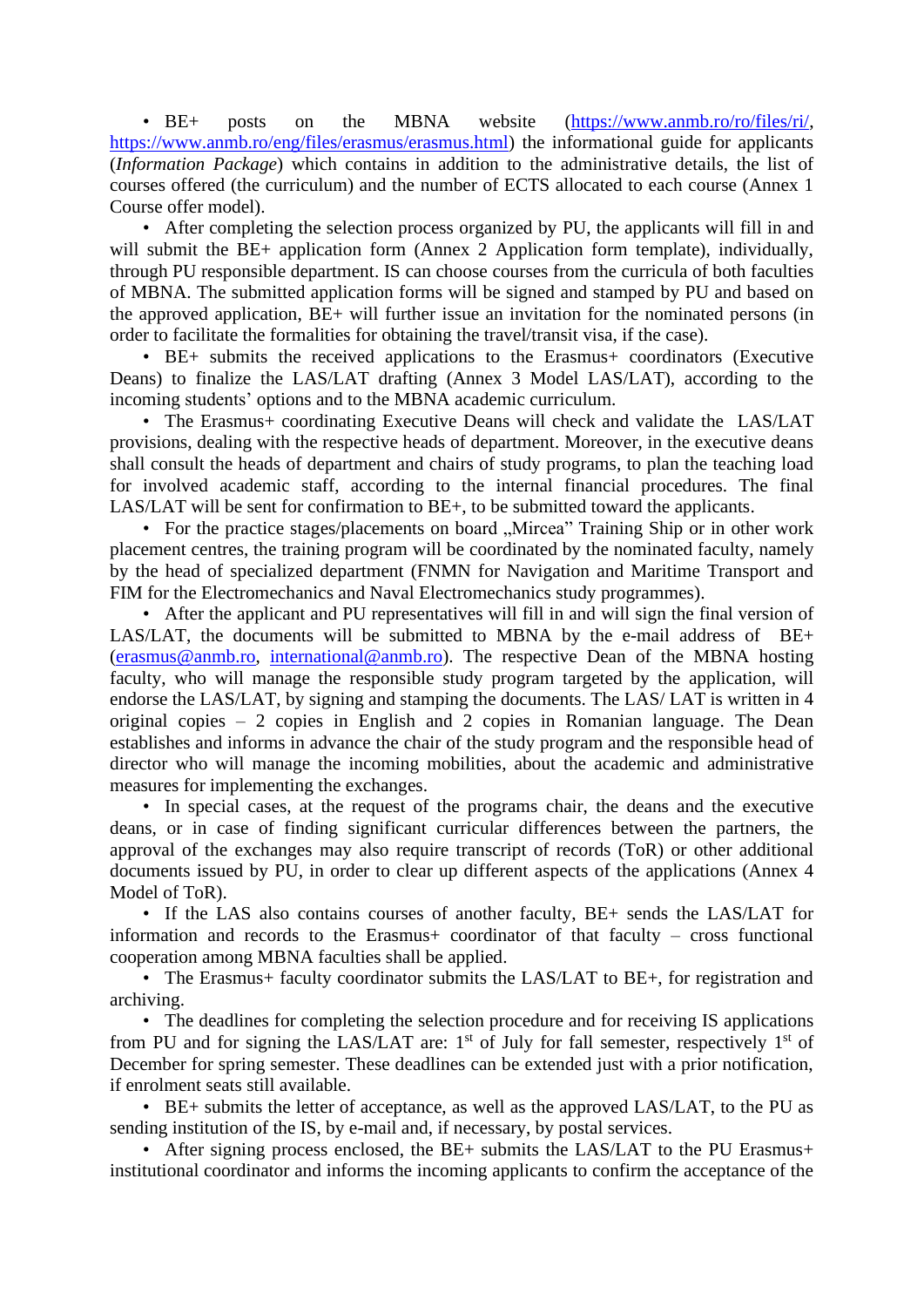application. BE+ will send the informational package to the incoming students and will provide the applicants with online assistance about administrative matters.

• The Erasmus + coordinator of the involved faculty/department, where the incoming applicants will be enrolled, will provide the students with online counselling services, at the request of IS, during the period prior to the internship, whenever necessary.

• Based on the LAS/LAT signature and approval, after informing the MBNA Executive Board, the Deans will approve the work load for teachers accordingly, based on the Faculty Council approval. Further, the work load covering the Erasmus+ courses, will be approved by the MBNA Executive Board and by the Academic Senate. The decision of Faculty Council validated by the Senate decision, will stand as the legal basis for the loading the teaching classes of the nominated course responsible faculty members. The teaching classes provided under the Erasmus+ framework will be mainly included in basic work load of the teacher/instructors.

• Based on the decisions of the Academic Senate and as a result of the amendment of the work load plan, the Academic Planning and Quality Assurance Office will prepares the teaching schedule, according to the internal procedure correlated with the MBNA master schedule, with the prior consultation of the head of department who manages the respective study program. This schedule as other academic/administrative issues will be provided to the IS by a nominated mentor of the Erasmus+ section.

• The deans will appoint based on Faculty Council validation, a mentor (teacher/instructor) for the SI section, for each study programme. The BE+ will establish representatives for the social familiarization of the IS using ESN network and social facilities, to improve the students' accommodation and insertion in the MBNA community.

• The Administrative Director, with the support of BE+, undertakes the necessary actions to ensure the accommodation of IS in MBNA facilities / or onboard the training ship if available (if not available will provide assistance for checking external accommodation). BE+ communicates PU and IS the provided accommodation conditions during the mobilities period or will support the applicants for finding accommodation in the town, from external sources (ESN can be consulted on this matter).

• BE+ offers permanent counselling to IS and PU for administrative matters aimed at a proper preparation of exchanges: accommodation/victualling options, transport/ relocation arrangements, visa issuance arrangements, the grant financing arrangements and so on. BE+ will notify PU/IS about the mandatory documents that IS must have on him/her, upon arrival at the MBNA location (according to the provisions of article 5.2).

### **5.2. Operational implementation of Erasmus+ exchanges KA107, in MBNA**

• Welcoming the IS in Constanta/MBNA location on venue is the responsibility of the BE+ staff, who are entitled to request the respective logistic support from the administrative director in regard of transfer, accommodating the IS, providing them with proper relocation assistance.

• MBNA BE+ has two options to finance the incoming exchange fluxes:

• paying in advance 80% of the total grant amount allotted for study/ work placement directly to the nominated student's Euro bank account, previously communicated by the applicant, following to clear the rest of 20% of the grant upon the submission of the clearance procedure on departure.

• or can finance the transportation expenses from the Erasmus+, KA107 funds, deducting the sum from the approved grant, that will be further paid to the students on their venue to Constanta on the same rates – by 80% on the exchange commencements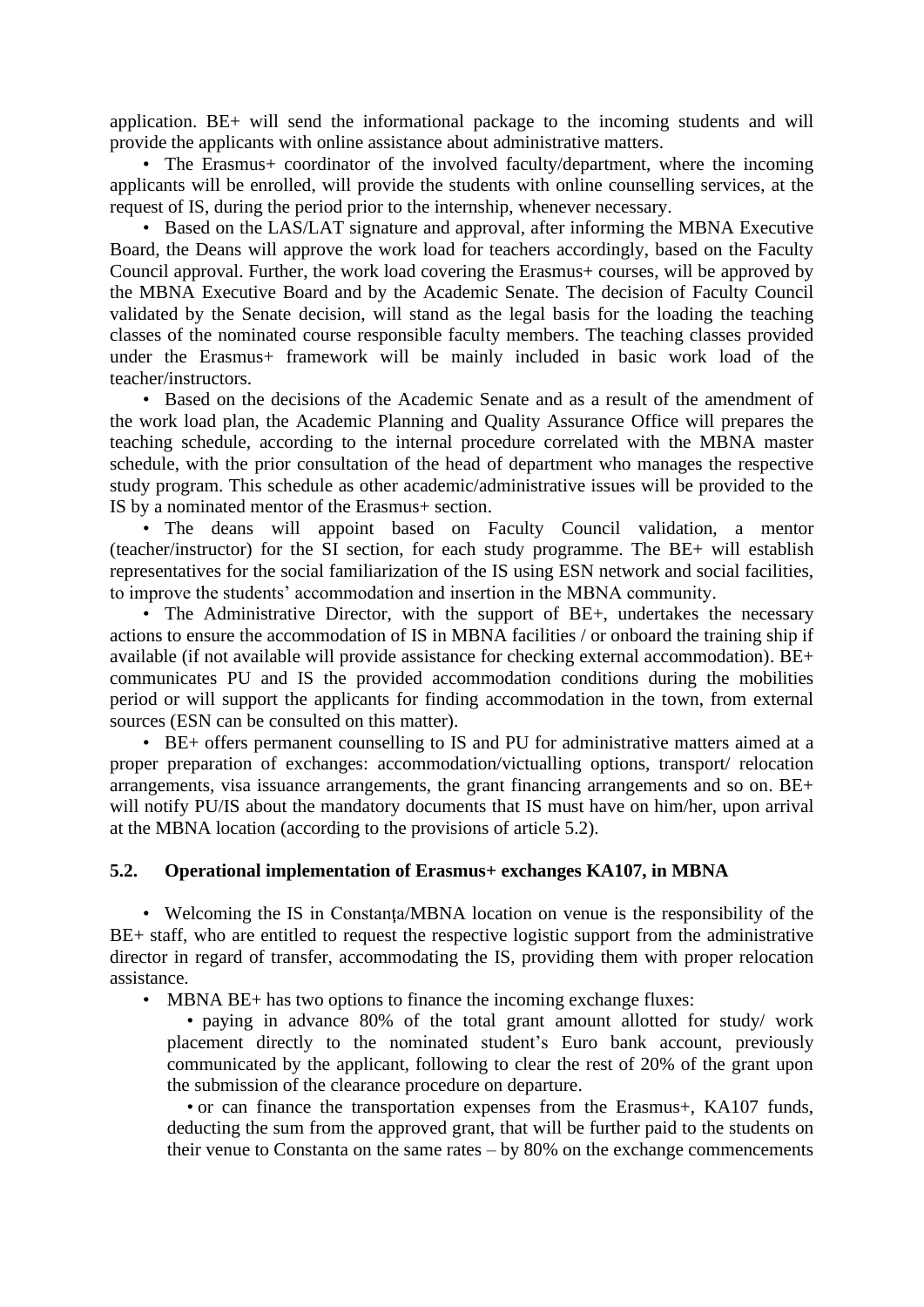(i.e. out of which the flight cost shall be deducted), following to clear the rest of 20% of the grant upon the submission of the clearance procedure on departure;

• According to the present procedure, IS will present to the BE+, upon his/her arrival in the MBNA, the following documents/forms:

- LAS/LAT copy;
- ToR if required;
- Identity card or passport copy;
- A contact person information (i.e. family);
- Flight tickets/ boarding pass for the temporary relocation trip to Romania;
- Medical record for the IS who will follow to be embarked on board "Mircea" Tall ship for work placement, if the case;
- Health insurance, covering the entire period of stay in Romania/ or onboard NS ".Mircea":
- Bank account information opened in Euro on students' name (IBAN, Bank details, will be communicated on the date of application).

• BE+ issues the necessary documents to facilitate the EU visa issuance, when necessary, facilitating the communication with the Territorial Immigration Office, in case of extending the temporary residence permit for IS from EU partner countries. PU will take care of for students application to be submitted on local authorities for obtaining the immigration or transit visa in the case of training voyages on board NS "Mircea".

• BE+ sends the SI list, accompanied by copies of the health insurances, to the medical representative in MBNA, as to be recorded upon arrival at the faculty/ or on board "Mircea" Training Ship. BE+ staff notifies the faculty management (commanding staff of the training ship), the department, the practice centre, and the nominated mentor/ instructor, regarding the date of arrival of SI and ensures their prior presentation/insertion in the required programme, in the practice centre or on board the school ship.

• Within 3 days after arrival, SI will bring upon his/her venue the following documents, that will be handed over to the faculty secretariat in order to be registered as Erasmus+ student:

- identity card or passport original and copy;
- LAS/LAT original;
- ToR if necessary;
- application form original;
- passport photos 3 pieces.

• The temporary registration of the incoming student is made by the decision of the Dean, and the secretariat will register the SI in the transcript of records register, mentioning the name of the origin university, the period of mobility in the MBNA, the faculty and the study program in which he/she will be enrolled. SI will be enrolled in the study/ practice program for which it has applied and for which the ECTS credits are the majority.

• The secretariat of the faculty to which SI is enrolled for studies/practice will issue the following documents:

• student grades booklet;

• access card to MBNA/onboard pass for practice at sea;

• travelling permit for railways free charges (i.e. the international students can travel for free by trains all around the country).

• BE+ together with the nominated tutor/ instructor will take the incoming students for a general presentation tour of the MBNA and will inform the students about the internal regulations and about the institutional working procedures. BE+ will inform the security structure of the MBNA about all operational aspects regarding IS access in the institution.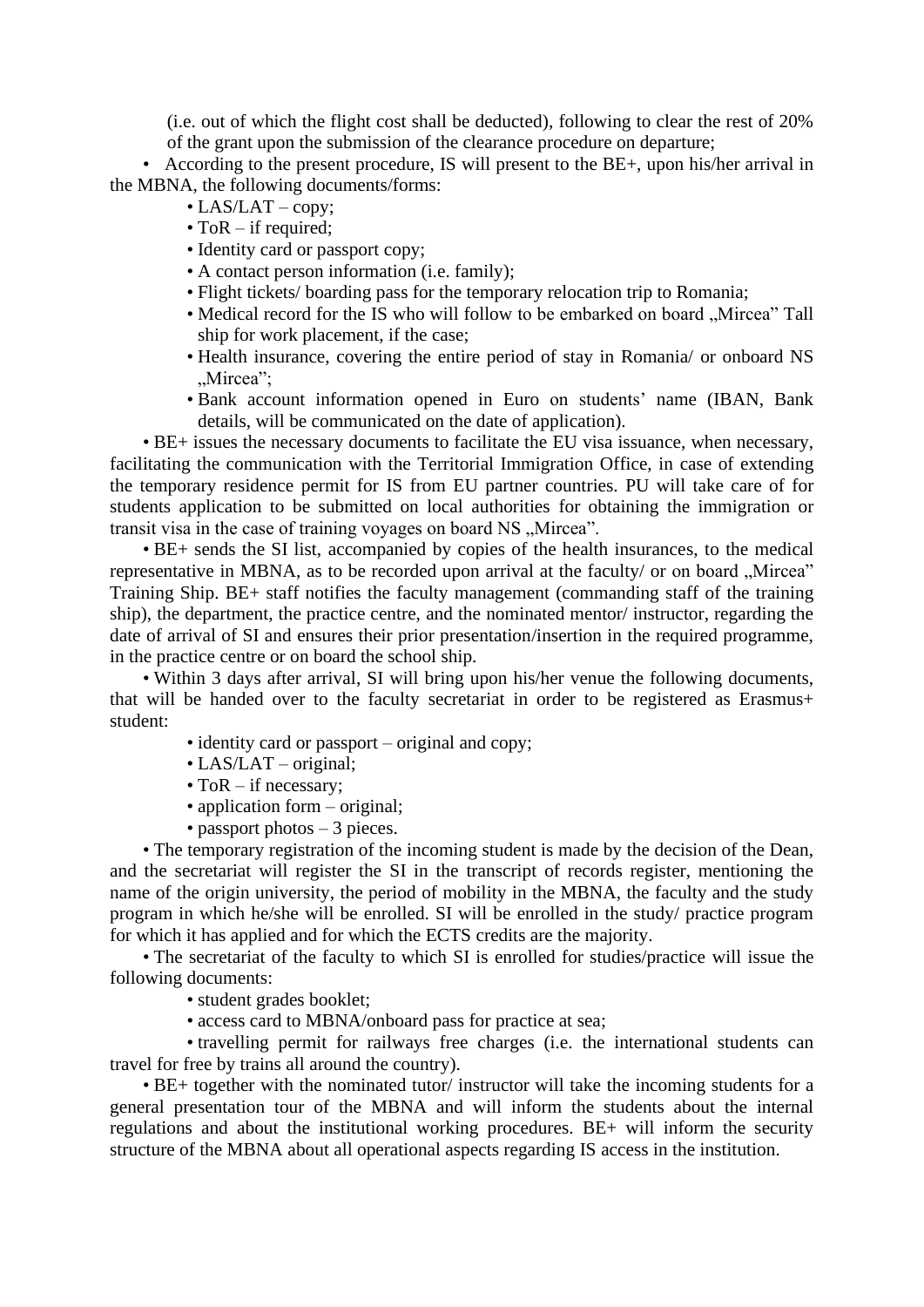• IS is exempted from any charges regarding the access to the academic facilities as laboratories, library, gym etc. According to the Erasmus+ Charter the student will enjoy all the academic facilities of the MBNA at no additional cost.

• If IS follows courses from both faculties, the department to which the student is enrolled will inform the other faculty about the required teaching load and schedule.

• The MBNA library will issue, upon request, the access card for the existing book stands, under the same conditions as for Romanian students.

• During the mobility, IS will participate in the tutorial activities, seminars, laboratories, evaluations, etc., under the prescribed conditions listed in the course curriculum and in accordance with the decision of the head of department regarding the work load and the teaching schedule. The main teaching schedule is prepared by the Academic Planning and Quality Assurance Office with the prior consultation of the respective department. The classes will be implemented in a tutorial system, under direct supervision provided by the nominated teachers and based on approved syllabuses. The seminar and laboratory activities will be carried out, as much as possible, by integrating the IS into the local student groups, in order to facilitate the objectives of the Erasmus+ program. Where integration is not possible for objective reasons, the courses will be carried out individually or in groups through direct teaching activities. The practical work within the practice centres will be performed under the conditions of the related laboratory guidelines/ specific onboard instructions. The practical activities on board the "Mircea" Training Ship/ in the practice centres, will particularly follow the training/learning objectives established in the LAT with the nomination of the specific competences/ abilities.

• The modification of the LAS/LAT is done by the host faculty, based on BE+ assistance, according to the LAS/LAT forms specifications, upon the request of PU or upon the request of IS, with the prior approval of the UP.

• IS can request the extension of mobilities only with the PU agreement, within the budget approved limits, within the E+ KA107 program, for the origin country of PU, respecting the deadlines established in the present procedure. The request for extension is approved by the Faculty Council and is endorsed by the Academic Senate. Under valid conditions MBNA may refuse the request for extension, with a reasonable supporting explanation. Acceptance or refusal of the extension will be notified to PU in due time.

• The secretariat where IS is registered, will prepare and will remit copies of the exam grades/results to the host institution (i.e. Transcripts of Records), signed and stamped by the dean. The secretariat where IS is registered will draw up the general enrolment transcripts, where all the results will be detailed.

• The secretariat where the incoming student is enrolled will release the Transcript of record/ Transcript of Work/ Certificate of attendance within a maximum of 15 working days from the end of the mobilities period. In the case of work placement onboard training ships, the commander officer of the ship will issue the Sea Service Certificate, endorsed by the Dean of respective faculty.

• The secretariat of the faculty where IS is registered will submit a copy of the transcript/ certificate of practice issued to BE+, who will further send it by mail to the Erasmus+ coordinator of PU for acknowledge and evidence.

• As above stated, the BE+ staff will ensure the financing of IS mobilities, by direct transfer to the IS Euro account, prior to the exchange commitment in a quantum of 80% from the grant, and the remaining 20% will be paid by the date of the program completion, on clearance submission, based on the final documents issuance. In the case when BE+ will be inquired to assure the transportation settlements on relocation, the expenses recorded for the flight tickets, will be deducted from the IS grant on first payment.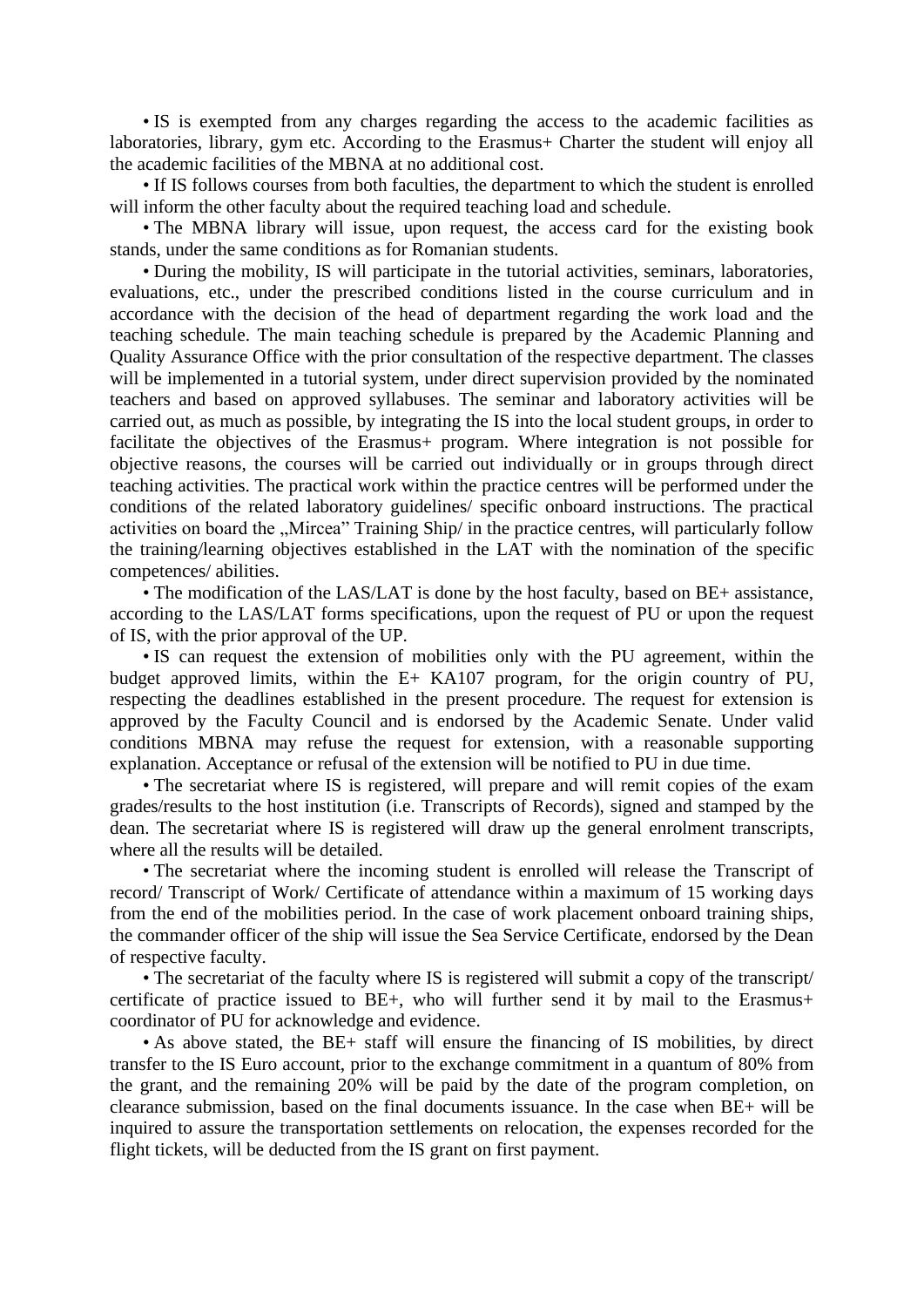• At the end of the mobilities IS will present the following clearing documents to BE+, in order to conclude the exchange programme and to receive the rest of remaining 20% from the grant:

- Narrative report on the Erasmus+ experience at MBNA (model to be provided by  $BE+)$ ;
- Satisfaction questionnaire (model to be provided by BE+);
- Clearance sheet to prove the lack of duties on accommodation housing;
- Copy of the departure flight tickets.

### **5.3. Reporting tools for KA 107 program**

BE+ prepares annually or whenever it`s necessary, reports to ANPCDEFP and/ or the Erasmus+ Executive Agency. BE+ ensure the accountability, transparency and accuracy of the exchanges data included in the Erasmus+ program with EU partner countries (Mobilities Tool for key action KA107).

### **6. RISK MANAGEMENT**

During the course of the incoming Erasmus+ exchanges, KA107, the following risks were identified for which related action scenarios have been developed according to table No.1 statement.

|     |                                                                                                      |                                                                                                                                                                                                                                                           | Table nr. 1                                                                                                 |
|-----|------------------------------------------------------------------------------------------------------|-----------------------------------------------------------------------------------------------------------------------------------------------------------------------------------------------------------------------------------------------------------|-------------------------------------------------------------------------------------------------------------|
| No. | <b>Identified risk</b>                                                                               | <b>Risk management</b><br>scenario                                                                                                                                                                                                                        | <b>Responsible structures</b>                                                                               |
| 1.  | Modification of the course offer for IS,<br>after the exchange approval                              | Initiation of LAS<br>modification                                                                                                                                                                                                                         | Executive Dean,<br>Erasmus+ Office                                                                          |
| 2.  | Unavailability of a lecturer to perform<br>the didactic activities after the approval<br>mobilities. | <b>Initiate LAS</b><br>modification, change<br>workload and payroll<br>functions.                                                                                                                                                                         | Head of Department<br>(after consulting with the<br><b>Executive Dean and study</b><br>program coordinator) |
| 3.  | The impossibility of obtaining<br>the<br>immigration visa (residence permit) for<br>IS.              | Obtaining written<br>denial from the<br>Territorial<br>Immigration Office,<br>PU notification.                                                                                                                                                            | Erasmus+ Office                                                                                             |
| 4.  | Withdrawal<br>of the<br>applicant<br>after<br>accepting the exchange.                                | Change workload and<br>organizational charter                                                                                                                                                                                                             | Executive Dean, with the<br>consultation of the Head<br>of Department                                       |
| 5.  | Medical problems/ work accident of IS<br>that occurred during the stay.                              | Chief medical doctor<br>will be notified.<br>offering the access to<br>medical services<br>(emergency service,<br>hospitalization in the<br>infirmary, if<br>necessary),<br>notification of PU<br>and family contacts,<br>access to insurance<br>services | Tutor in consultation with<br>BE+, Executive Dean and<br>chief medical doctor.                              |